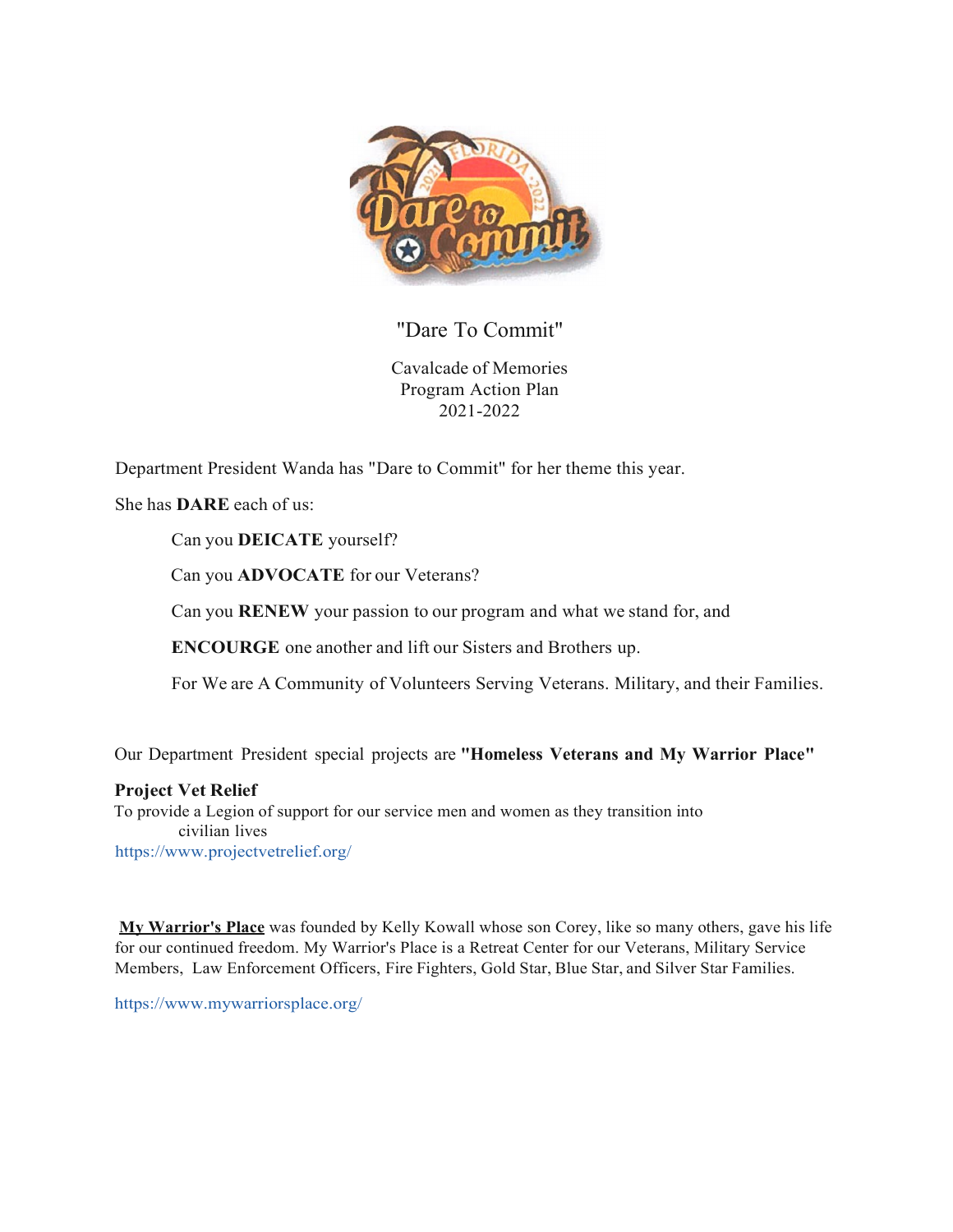## **Junior and Senior Scrapbooks**

This year I would like to have our Juniors and Seniors do a scrapbook with pictures and narratives telling one year of history of the Units they are in.

This year we will accept digital scrapbooks as well as paper. Please mail or email them to the information listed on your End of the Year report Form.

If you're a Senior that would like to apply for a history award please refer to the web sites list on your History page or unit guide so that you get it to the correct person.

As members of the great Department of Florida, let us strive to have a Cavalcade for each Unit, District, and at Department Headquarters so that our stories are not forgotten.

## **Reporting**

There will be **NO mid-year Reports!!!!** But I would like for you to email each month things your Unit and or District has been doing through out the year. This will help when it does come time to do the End of the Year Reporting.

Dates for your report:

Units to District Scrapbooks and Narratives are due April I, 2022

District to Department Due April 15, 2022

Department to National May I, 2022

## **AWARDS**

An award for the Best Scrapbook will be awarded to both Seniors and Juniors.Certificates will be awarded to all entries.

Georgia Mackenzie Cavalcade of Memories 2021-2022 [Cavalcade@alafl.org](mailto:Cavalcade@alafl.org) 8823 E. Millpoint Rd Riverview, Florida 33578 813-230-4239

Carol Pirone-Udell, Committee 914-373-9947